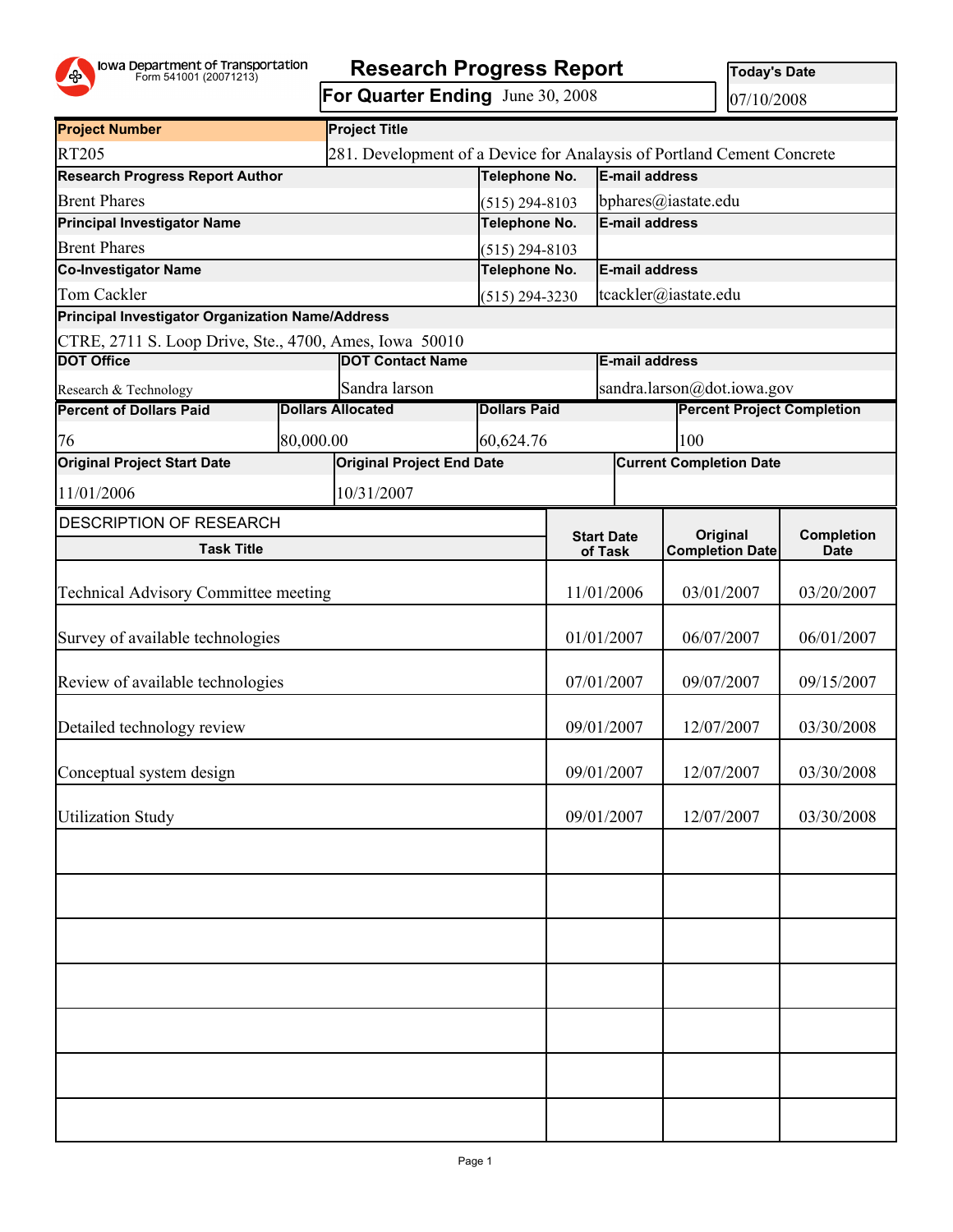

## Form 541001 (20071213) **Research Progress Report**

(Page 2 of 3)

| <b>Technical Advisory Committee Names</b>                                    |                          |                          | Telephone No.            |                        | <b>IE-mail address</b>   |                          |  |
|------------------------------------------------------------------------------|--------------------------|--------------------------|--------------------------|------------------------|--------------------------|--------------------------|--|
|                                                                              |                          |                          |                          |                        |                          |                          |  |
| <b>Technical Advisory Committee Names</b>                                    |                          | Telephone No.            |                          | <b>IE-mail address</b> |                          |                          |  |
|                                                                              |                          |                          |                          |                        |                          |                          |  |
| <b>Technical Advisory Committee Names</b>                                    |                          | Telephone No.            |                          | <b>IE-mail address</b> |                          |                          |  |
|                                                                              |                          |                          |                          |                        |                          |                          |  |
| <b>Technical Advisory Committee Names</b>                                    |                          | Telephone No.            |                          | <b>IE-mail address</b> |                          |                          |  |
|                                                                              |                          |                          |                          |                        |                          |                          |  |
| <b>Technical Advisory Committee Names</b>                                    |                          | Telephone No.            |                          | <b>IE-mail address</b> |                          |                          |  |
|                                                                              |                          |                          |                          |                        |                          |                          |  |
| <b>Technical Advisory Committee Names</b>                                    |                          | Telephone No.            |                          | <b>E-mail address</b>  |                          |                          |  |
|                                                                              |                          |                          |                          |                        |                          |                          |  |
| <b>TAC Meeting Dates</b>                                                     | <b>TAC Meeting Dates</b> | <b>TAC Meeting Dates</b> | <b>TAC Meeting Dates</b> |                        | <b>TAC Meeting Dates</b> | <b>TAC Meeting Dates</b> |  |
| 03/20/2007                                                                   |                          |                          |                          |                        |                          |                          |  |
| Primary Investigator Concerns, Problems, Needs or No-Cost Extension Requests |                          |                          |                          |                        |                          |                          |  |

No problems